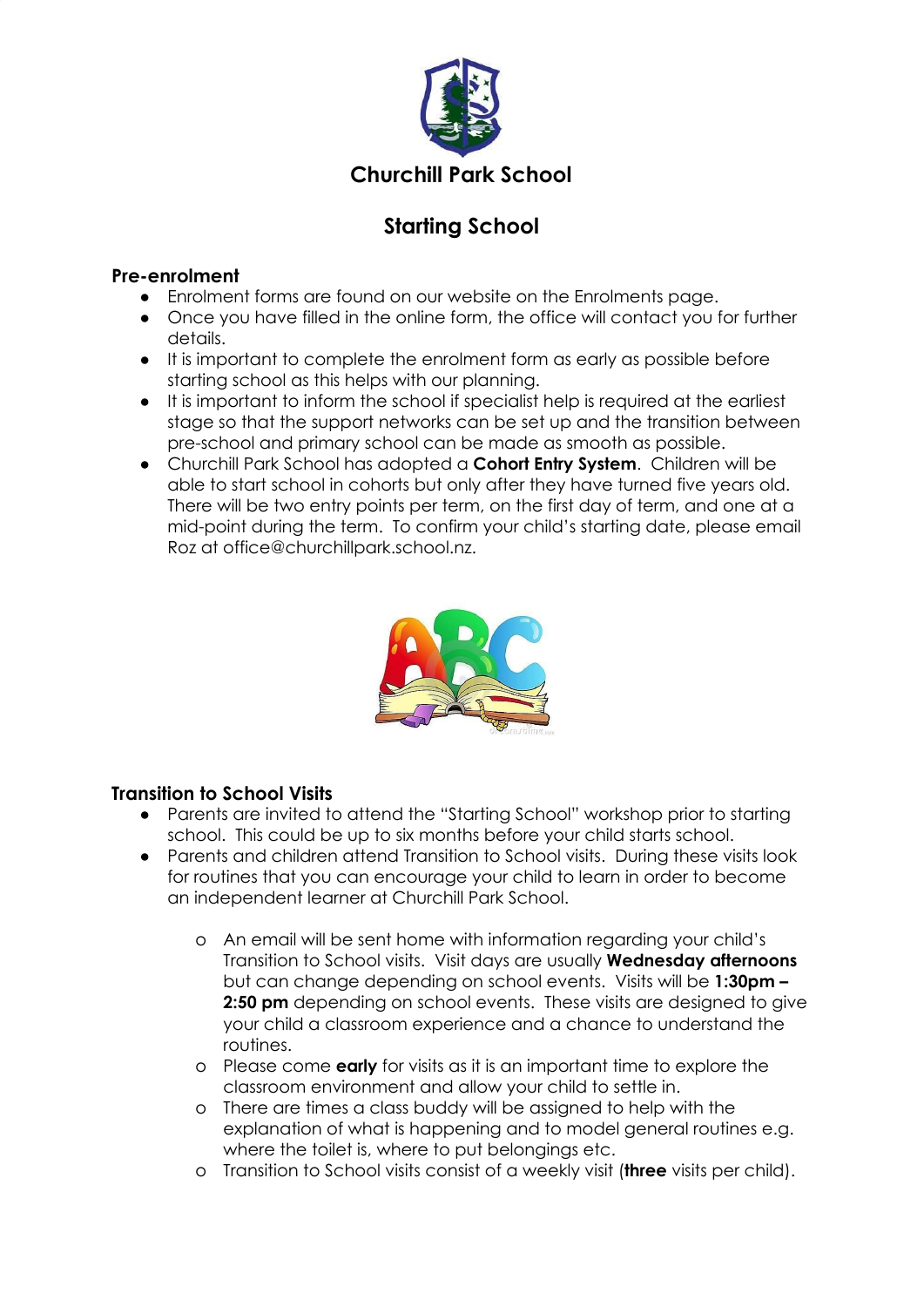

- o **First visit** an adult is required to come with each child and stay for the whole visit. During this visit there will be an opportunity for you to leave your child with the classroom teacher and attend a Q&A session with Anne-Maree Beveridge the Associate Principal.
- o All other visits it is preferable that your child stays on their own for the entire visit.
- o Please let the classroom teacher know of any strengths/interests your child has and/or enjoys.
- **Stationery packs** can be purchased online through the link on our school website



#### **On your First Day**

- It's important to be at school in plenty of time to allow your child to settle before the school bell goes at 8.55am. 8.40am is a great time to arrive.
- Your teacher will be waiting for you in your classroom. In Terms 1 and 4, don't forget to bring your sunhat every day.
- Please bring your stationery pack along to school on your first day.
- Remind your child about morning tea and lunchtime routines.
- In Year 0/1, please provide a fruit snack for a brain break mid morning.
- Please let the classroom teacher know who will be collecting your child at the end of each day, if they are going on the walking school bus, attending after school care and what days etc.

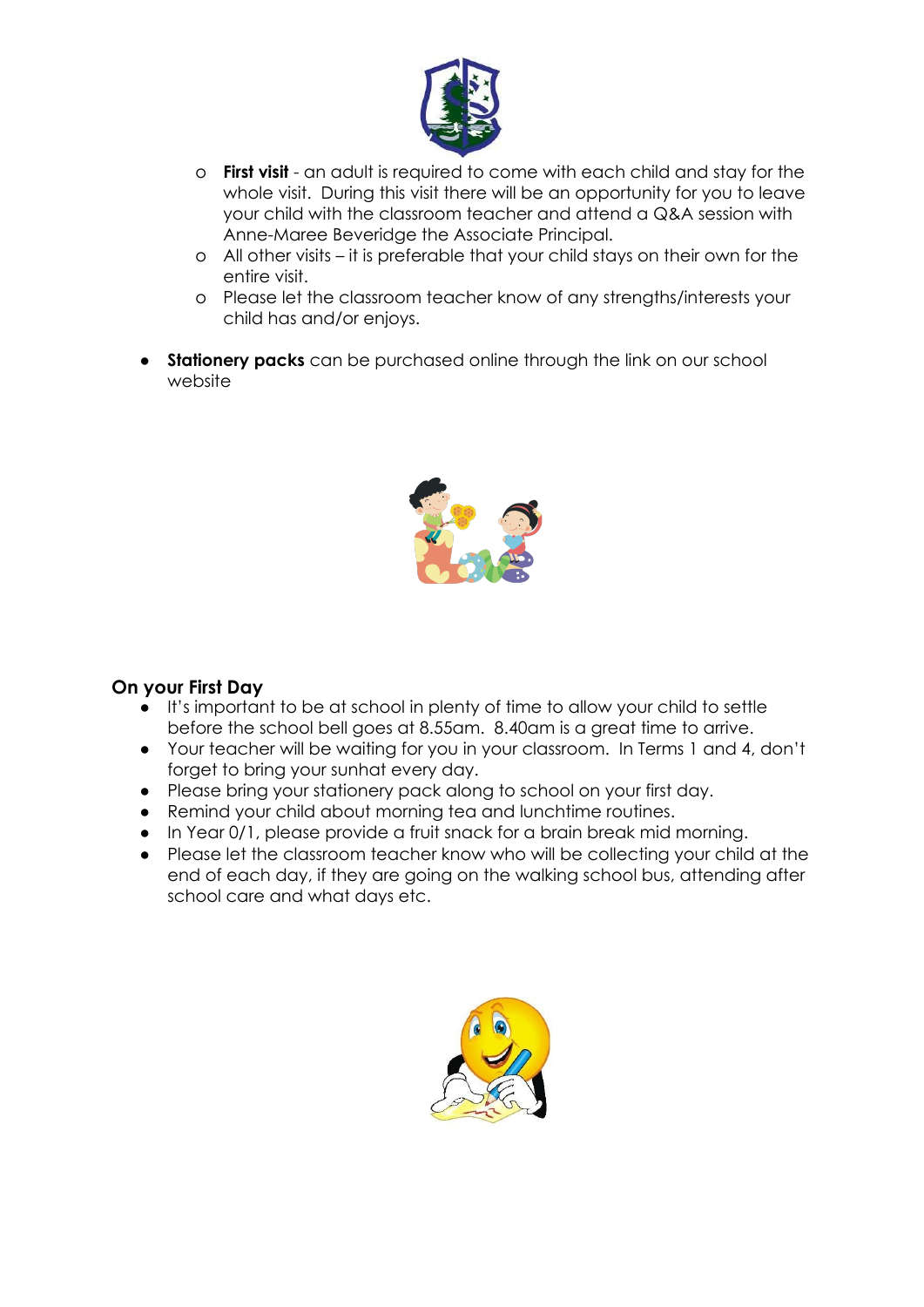

#### **Expectations**

**● An emphasis is placed on recognising that all children are different. They develop at different rates, and arrive at school with varying abilities socially, emotionally and intellectually. Here are some ideas for you to think about before your child begins school.**

#### **● From an educational point of view, is your child able to ………….**

- o Follow 2 simple instructions given together
- o Use simple manners e.g., please
- o Sit for a short amount of time to listen to others
- o Recognise, read and write own name in lowercase letters (capital letter at beginning)
- o Recognise numbers 1 to 10
- o Knows about the letters of the alphabet (can recognise and name/know the sound of some - particularly the letters in their name)
- o Name basic colours and shapes
- o Count using their fingers or objects
- o Tidy up after activities
- o Talk in sentences, using clear language
- o Repeat some nursery rhymes and songs
- o Enjoy looking at pictures and listening to stories

## **● From a social point of view, can your child…….**

- o Mix happily with friends at pre-school
- o Socialise with peers by sharing, turn taking and speaking to others
- o Go to pre-school or parties without fears
- o Stay within boundaries
- o Have friends and talk about them in conversation
- o Talk to adults other than parents and family friends
- o Use the toilet independently without assistance
- o Be independent of parents
- o Ask for help if needed
- o Dress him/herself including doing up buttons

#### ● **Attitudes that we see as desirable for children to arrive at school with include:**

- o Taking an interest
- o Being involved
- o Persisting with difficulty
- o Expressing an idea or feeling
- o Taking responsibility